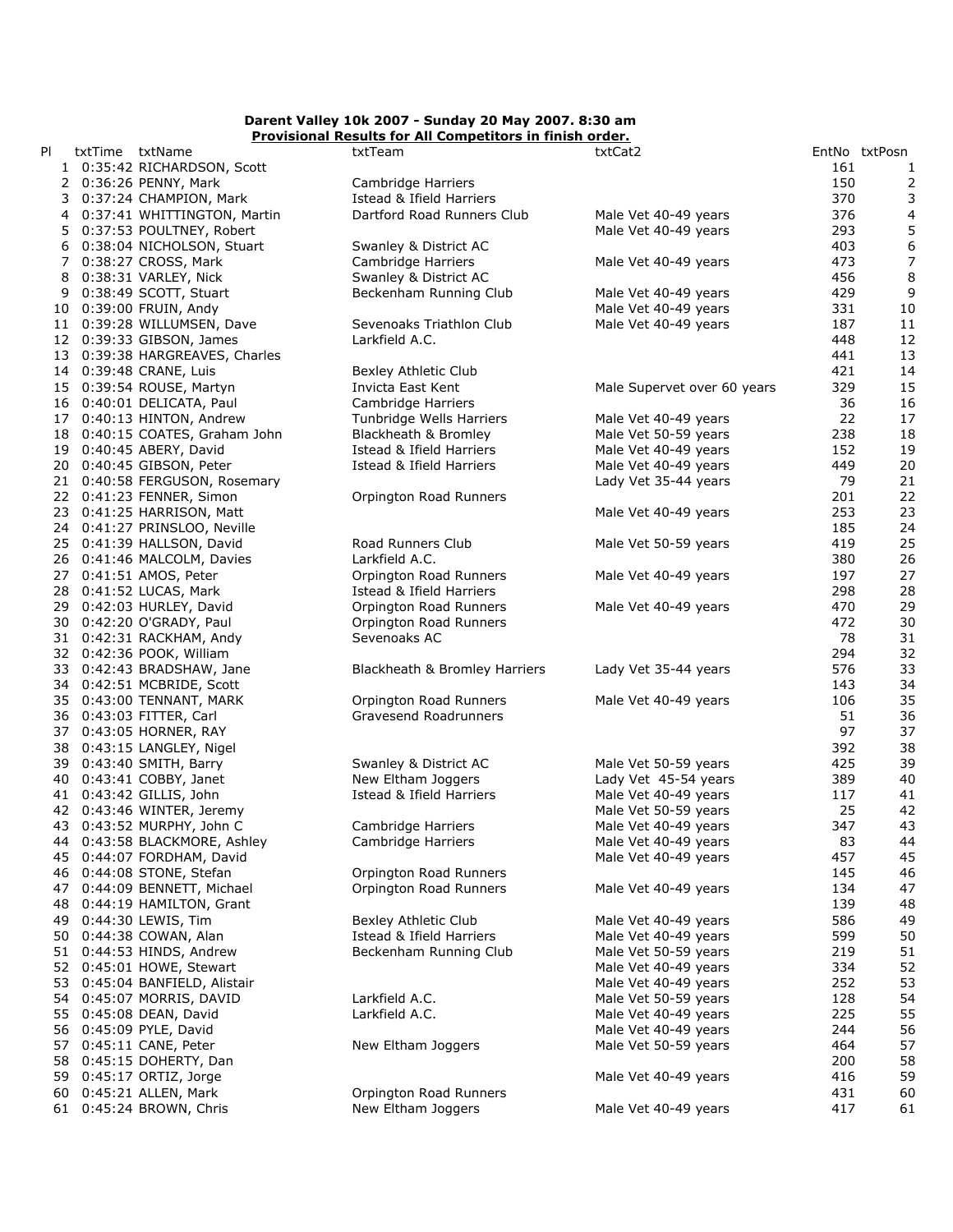| 62 0:45:26 HARVEY, Clive            |                            | Male Vet 40-49 years | 135 | 62  |
|-------------------------------------|----------------------------|----------------------|-----|-----|
| 63 0:45:33 DUNGATE, Keith Stephen   | Cambridge Harriers         | Male Vet 50-59 years | 478 | 63  |
| 64 0:45:35 TIPIAKT, Emma            |                            |                      | 394 | 64  |
| 65 0:45:42 MASSON, Sammi            |                            |                      | 84  | 65  |
| 66 0:45:46 LAMBERT, Andrew          |                            | Male Vet 40-49 years | 220 | 66  |
| 67 0:45:46 MOSS, Nick               |                            | Male Vet 40-49 years | 210 | 67  |
| 68 0:45:50 MCGOWAN, Micheal         |                            |                      | 85  | 68  |
| 69 0:45:51 TAYLOR, Derek            |                            | Male Vet 40-49 years | 235 | 69  |
| 70 0:45:54 WILES, Rob               | Larkfield A.C.             | Male Vet 50-59 years | 327 | 70  |
| 71 0:45:56 KINCHIN, MICHAEL         |                            | Male Vet 40-49 years | 571 | 71  |
| 72 0:45:56 JARVIS, Steve            |                            |                      | 233 | 72  |
| 73 0:45:57 CARTER, Richard          | Orpington Road Runners     | Male Vet 40-49 years | 484 | 73  |
| 74 0:46:04 OSULLIVAN, Michelle      |                            |                      | 58  | 74  |
| 75 0:46:04 MORLING, Russell         | <b>Maidstone Harriers</b>  | Male Vet 40-49 years | 207 | 75  |
| 76 0:46:11 MALTBY, Alistair         |                            |                      | 43  | 76  |
| 77 0:46:13 BURLEY, Caroline         | Swanley & District AC      | Lady Vet 35-44 years | 390 | 77  |
| 78 0:46:14 THAKE, Craig             |                            | Male Vet 40-49 years | 188 | 78  |
| 79 0:46:14 MCGRANAGHAN, Sean        | New Eltham Joggers         | Male Vet 50-59 years | 402 | 79  |
| 80 0:46:20 MALTBY, John             |                            | Male Vet 40-49 years | 42  | 80  |
| 81 0:46:25 WARDALE, Terry           | Bexley Athletic Club       | Male Vet 40-49 years | 461 | 81  |
| 82 0:46:27 EARL, Martyn             | <b>Maidstone Harriers</b>  |                      | 482 | 82  |
| 83 0:46:29 VIDA, Elleanor           | New Eltham Joggers         |                      | 400 | 83  |
| 84 0:46:37 MCDONOUGH, Annie         | <b>Blackheath Harriers</b> | Lady Vet 45-54 years | 303 | 84  |
|                                     |                            |                      | 44  | 85  |
| 85 0:46:39 RAY, Stuart              |                            |                      |     | 86  |
| 86 0:46:39 KITTO, Phil              |                            | Male Vet 40-49 years | 14  |     |
| 87 0:46:43 WHITELAW, Sally          | Istead & Ifield Harriers   |                      | 367 | 87  |
| 88 0:46:44 REGAN, Joe               | New Eltham Joggers         | Male Vet 50-59 years | 444 | 88  |
| 89 0:46:46 CHAMPION, Lynne          |                            | Lady Vet 35-44 years | 371 | 89  |
| 90 0:46:47 FAIRBROTHER, George      | Orpington Road Runners     | Male Vet 40-49 years | 138 | 90  |
| 91 0:46:57 DURDEN, Lee              |                            |                      | 113 | 91  |
| 92 0:47:00 BROWN, Ellie             | Kent AC                    | Lady Vet 35-44 years | 29  | 92  |
| 93 0:47:05 BAVERSTOCK, Kelly        | Dartford Road Runners Club |                      | 340 | 93  |
| 94 0:47:06 MOLLOY, Joseph           | Orpington Road Runners     |                      | 237 | 94  |
| 95 0:47:11 ANDERSON, Laura          | Dartford Road Runners Club |                      | 241 | 95  |
| 96 0:47:14 FREEMAN, Steve           | New Eltham Joggers         | Male Vet 40-49 years | 338 | 96  |
| 97 0:47:18 BASEY, Andrew            | Thurrock                   |                      | 156 | 97  |
| 98 0:47:22 MOOREKITE, JANICE        | Invicta East Kent          | Lady Vet 45-54 years | 120 | 98  |
| 99 0:47:26 ROBERTS, Hannah          | Petts Wood Runners         |                      | 184 | 99  |
| 100 0:47:26 CUNNINGHAM, Martin      |                            | Male Vet 40-49 years | 574 | 100 |
| 101 0:47:28 MEHMED, Deniz           | Blackheath & Bromley       | Male Vet 40-49 years | 149 | 101 |
| 102 0:47:28 FARRELL, Jodie          | <b>Thurrock Nomands</b>    | Lady Vet 35-44 years | 593 | 102 |
| 103 0:47:36 THOMPSON, Chris         | Orpington Road Runners     | Male Vet 50-59 years | 179 | 103 |
| 104 0:47:38 STONE, William Kenneth  |                            | Male Vet 40-49 years | 195 | 104 |
| 105 0:47:41 STOPPANI, Julie         | Maidstone Harriers         | Lady Vet 35-44 years | 325 | 105 |
| 106 0:47:41 DE SILVA, Simon         |                            |                      | 87  | 106 |
| 107 0:47:44 SMALL, Andrew           | Beckenham Running Club     | Male Vet 40-49 years | 228 | 107 |
| 108 0:47:50 BEADLE, Stuart          |                            |                      | 333 | 108 |
| 109 0:47:53 DUKE, Keith             |                            | Male Vet 50-59 years | 234 | 109 |
| 110 0:47:54 TATE, Richard           |                            |                      | 86  | 110 |
| 111 0:47:58 STIELOW, Lionel Charles | Paddock Wood AC            | Male Vet 50-59 years | 319 | 111 |
| 112 0:48:04 BULLAS, David           |                            | Male Vet 50-59 years | 127 | 112 |
| 113 0:48:11 WHITE, Michael          | <b>Maidstone Harriers</b>  | Male Vet 40-49 years | 314 | 113 |
| 114 0:48:19 KENT, Nigel             | New Eltham Joggers         | Male Vet 40-49 years | 109 | 114 |
| 115 0:48:23 KING, Paul Terence      |                            | Male Vet 40-49 years | 199 | 115 |
| 116 0:48:30 WEEKES, Bridgit         | <b>Bromley Vets</b>        | Lady Vet 45-54 years | 362 | 116 |
| 117 0:48:37 OSMAN, Jim              |                            |                      | 342 | 117 |
| 118 0:48:43 WHITEFIELD, Andy        | Orpington Road Runners     | Male Vet 40-49 years | 142 | 118 |
| 119 0:48:54 BALLARD, David          |                            | Male Vet 40-49 years | 116 | 119 |
| 120 0:48:57 LEWIS, David            | New Eltham Joggers         | Male Vet 40-49 years | 388 | 120 |
| 121 0:49:00 RAO, Nicholas           |                            |                      | 183 | 121 |
| 122 0:49:07 BURNESS, Kevin John     |                            | Male Vet 40-49 years | 328 | 122 |
| 123 0:49:09 BUTLER, James Richard   |                            | Male Vet 40-49 years | 297 | 123 |
| 124 0:49:13 CLARKE, Calvin          |                            | Male Vet 50-59 years | 18  | 124 |
| 125 0:49:14 COGLAN, Julian          | Petts Wood Runners         |                      | 125 | 125 |
|                                     |                            |                      |     |     |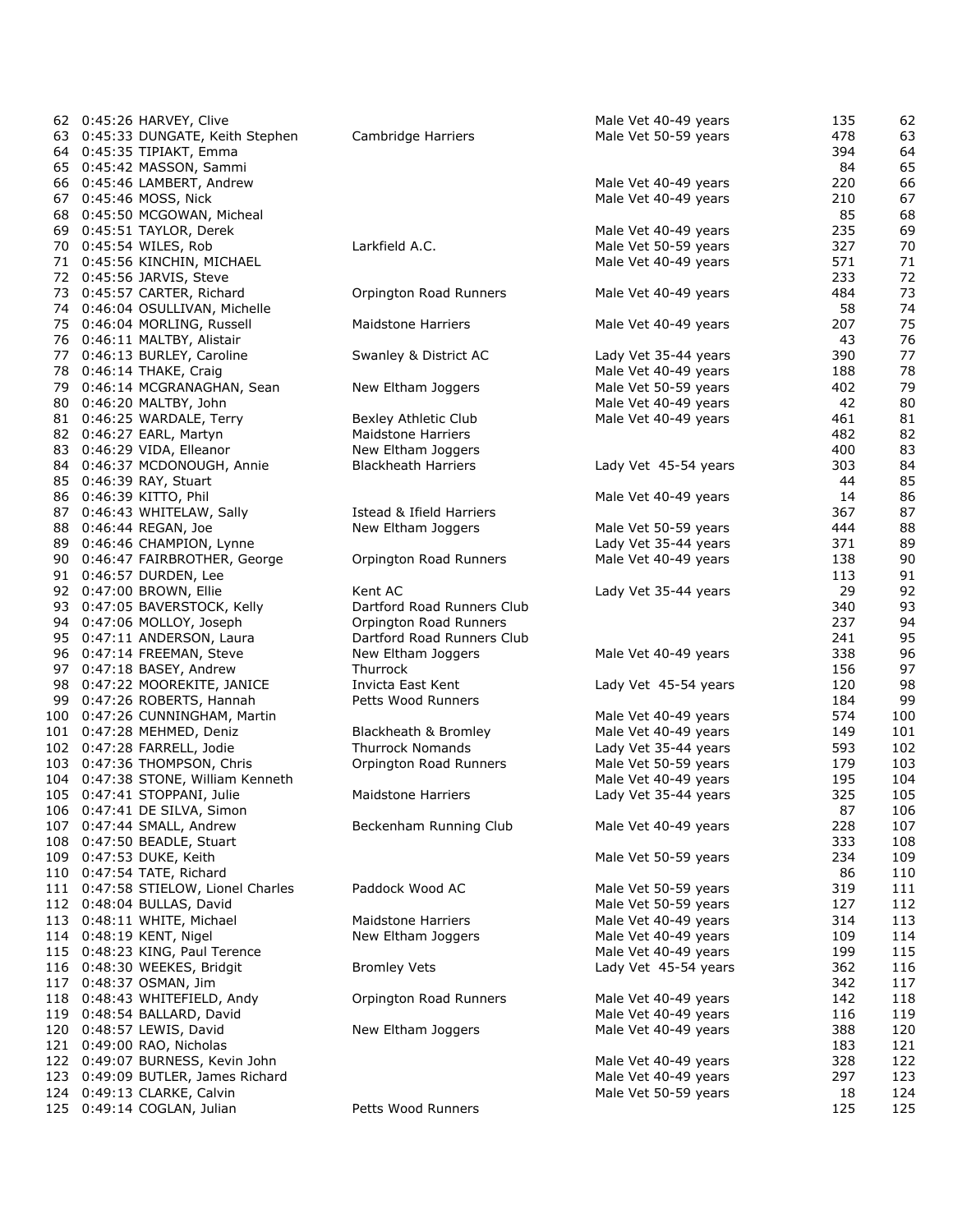| 126 0:49:16 HART, Susan                              |                          | Lady Vet 35-44 years                         | 61         | 126        |
|------------------------------------------------------|--------------------------|----------------------------------------------|------------|------------|
| 127 0:49:17 WEAVER, Mathew                           |                          | Male Vet 40-49 years                         | 322        | 127        |
| 128 0:49:18 ANDERSON, Mike                           |                          | Male Vet 40-49 years                         | 428        | 128        |
| 129 0:49:21 LUCAS, Daryl                             | Road Runners Club        | Male Vet 40-49 years                         | 16         | 129        |
| 130 0:49:23 CORCORAN, John                           | Cambridge Harriers       | Male Vet 40-49 years                         | 174        | 130        |
| 131 0:49:25 ANDERSON, Gill                           |                          | Lady Vet 35-44 years                         | 418        | 131        |
| 132 0:49:30 WELLS, Philip                            |                          | Male Vet 40-49 years                         | 111        | 132        |
| 133 0:49:30 ENOCK, Eric                              | Orpington Road Runners   | Male Vet 40-49 years                         | 114        | 133        |
| 134 0:49:33 MARTIN, Paul                             |                          | Male Vet 40-49 years                         | 360        | 134        |
| 135 0:49:39 ARMITAGE, Christopher                    |                          | Male Vet 50-59 years                         | 124        | 135        |
| 136 0:49:41 BORLAND, Phillipa                        | Petts Wood Runners       | Lady Vet 35-44 years                         | 126        | 136        |
| 137 0:49:44 WREN, Sarah                              |                          | Lady Vet 35-44 years                         | 311        | 137        |
| 138 0:49:46 BOARD, Helen                             |                          |                                              | 411        | 138        |
| 139 0:49:48 GRONOW, Karen                            |                          |                                              | 239        | 139        |
| 140 0:49:48 WREN, John                               |                          | Male Vet 40-49 years                         | 310        | 140        |
| 141 0:49:49 BLAKE, Kevin                             | New Eltham Joggers       | Male Vet 40-49 years                         | 446        | 141        |
| 142 0:49:50 ORD, Danny                               |                          |                                              | 295        | 142        |
| 143 0:49:50 MANSFIELD, Christopher                   | Havering 90 Joggers      | Male Vet 40-49 years                         | 192        | 143        |
| 144 0:49:52 DAVIES, Nick                             |                          | Male Vet 40-49 years                         | 70         | 144        |
| 145 0:49:54 PIMMS, Alison                            |                          | Lady Vet 35-44 years                         | 382        | 145        |
| 146 0:49:55 BLACKMAN, Mark                           |                          |                                              | 191        | 146        |
| 147 0:49:56 TIERNEY, Trevor                          | Road Runners Club        | Male Supervet over 60 years                  | 414        | 147        |
| 148 0:49:56 HAYWARD, Duncan                          |                          | Male Vet 40-49 years                         | 591        | 148        |
| 149 0:49:56 ZISSELL, Andrew                          |                          |                                              | 355        | 149        |
| 150 0:49:59 DICKENSON, Tracy                         |                          |                                              | 7          | 150        |
| 151 0:50:03 CHEESEMAN, Martin                        |                          | Male Vet 40-49 years                         | 170        | 151        |
| 152 0:50:05 PARKHOUSE, Charlotte                     | Orpington Road Runners   | Lady Vet 35-44 years                         | 332        | 152        |
| 153 0:50:09 FISHER, Julie                            | Istead & Ifield Harriers | Lady Vet 35-44 years                         | 245        | 153        |
| 154 0:50:11 RAO, Rajiv                               |                          | Male Vet 40-49 years                         | 182        | 154        |
| 155 0:50:13 NICOLE, Richard                          |                          | Male Vet 40-49 years                         | 317        | 155        |
| 156 0:50:16 CLEVERLY, Joe                            | New Eltham Joggers       | Male Supervet over 60 years                  | 583        | 156        |
| 157 0:50:28 NEWNHAM, Chris                           |                          | Male Vet 40-49 years                         | 437        | 157        |
| 158 0:50:30 O'BRIEN, John                            |                          | Male Vet 40-49 years                         | 190        | 158        |
| 159 0:50:41 CALVERT, Rodney                          |                          |                                              | 147        | 159        |
| 160 0:50:48 ANGELL, Kevin James                      | Bexley Athletic Club     | Male Vet 50-59 years                         | 585        | 160        |
| 161 0:50:56 LOVERIDGE, Trevor                        | Maidstone Harriers       | Male Vet 40-49 years                         | 432        | 161        |
| 162 0:51:00 WILBY, Colin                             |                          | Male Vet 40-49 years                         | 130        | 162        |
| 163 0:51:02 BAKER, Maria                             | Gravesend Roadrunners    | Lady Vet 35-44 years                         | 251        | 163        |
| 164 0:51:10 GRAVES, Markus                           | Dartford Harriers        | Male Vet 50-59 years                         | 373        | 164        |
| 165 0:51:11 LONGSTAFF, Martyn                        | Orpington Road Runners   | Male Vet 50-59 years                         | 222        | 165        |
| 166 0:51:16 CROW, Madeleine                          | <b>Dartford Harriers</b> | Lady Vet 45-54 years                         | 336        | 166        |
| 167 0:51:17 WRIGHT, Stephen                          | Orpington Road Runners   |                                              | 427        | 167        |
| 168 0:51:20 MOLE, Denis                              | Havering 90 Joggers      | Male Vet 50-59 years                         | 112        | 168        |
| 169 0:51:22 BOARD, Frances                           |                          |                                              | 409        | 169        |
| 170 0:51:27 MAY, Chris                               |                          |                                              | 205        | 170        |
| 171 0:51:30 STEVENSON, Nick                          |                          | Male Vet 40-49 years                         | 164        | 171        |
| 172 0:51:33 MURPHY, Joanne                           | Cambridge Harriers       | Lady Vet 45-54 years                         | 346        | 172        |
| 173 0:51:35 BOOKER, Paul                             | Swanley & District AC    |                                              | 154        | 173        |
|                                                      |                          |                                              | 474        | 174        |
| 174 0:51:37 BIGGS, Trevor                            |                          | Male Vet 50-59 years<br>Male Vet 40-49 years | 193        | 175        |
| 175 0:51:42 BACH, ALISDAIR                           | Dartford Harriers        | Male Supervet over 60 years                  | 304        | 176        |
| 176 0:51:45 COX, Michael<br>177 0:51:51 CLARKE, John | Orpington Road Runners   |                                              | 17         | 177        |
| 178 0:51:51 CARTER, Jonathan                         |                          | Male Vet 40-49 years                         | 481        | 178        |
| 179 0:51:54 HIGH, Melaine Jane                       |                          |                                              | 396        | 179        |
|                                                      |                          |                                              |            |            |
| 180 0:51:56 GOLDBLATT, Peter                         | <b>Dartford Harriers</b> | Male Vet 50-59 years                         | 300<br>447 | 180<br>181 |
| 181 0:52:02 BYARD, Andrew George                     |                          | Male Vet 40-49 years                         |            |            |
| 182 0:52:05 WARREN, Peter                            | Dulwich Runners          | Male Vet 50-59 years                         | 140        | 182        |
| 183 0:52:07 HIGH, Charles                            |                          | Male Vet 40-49 years                         | 398        | 183        |
| 184 0:52:12 DEVAUX, Simon                            |                          |                                              | 62         | 184        |
| 185 0:52:13 CHAN, L K Betty                          | Orpington Road Runners   | Lady Vet 45-54 years                         | 435        | 185        |
| 186 0:52:14 MASTER, Nick                             |                          |                                              | 296        | 186        |
| 187 0:52:16 HOWARD, Nicola, jane                     | Beckenham Running Club   | Lady Vet 35-44 years                         | 217        | 187        |
| 188 0:52:18 WILKINS, Martin                          |                          | Male Vet 50-59 years                         | 442        | 188        |
| 189 0:52:21 WILLIAMS, John                           |                          |                                              | 404        | 189        |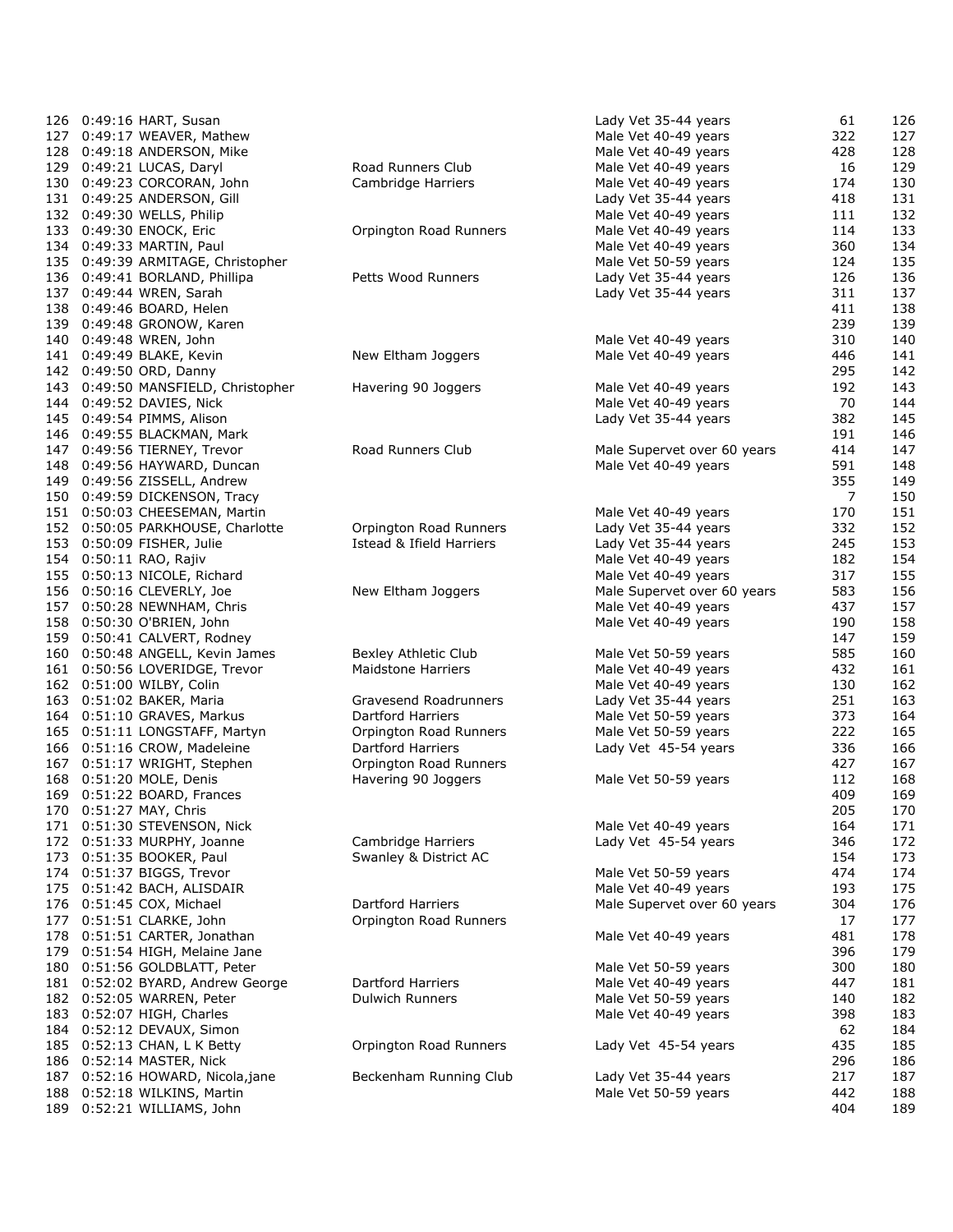| 190 0:52:23 DOWN, Jason                                       | Swanley & District AC      |                             | 55         | 190        |
|---------------------------------------------------------------|----------------------------|-----------------------------|------------|------------|
| 191 0:52:24 PRESTON, Chris                                    |                            |                             | 320        | 191        |
| 192 0:52:26 CLAYTON, Alan                                     |                            | Male Supervet over 60 years | 180        | 192        |
| 193 0:52:26 MORROW, Annalee                                   |                            |                             | 80         | 193        |
| 194 0:52:29 RIDER, Deb                                        | <b>Thurrock Nomands</b>    | Lady Vet 45-54 years        | 595        | 194        |
| 195 0:52:44 COOK, Timothy                                     |                            |                             | 178        | 195        |
| 196 0:52:49 BARTRIP, Lee                                      |                            | Male Vet 40-49 years        | 236        | 196        |
| 197 0:52:53 LOGAN, Trudy                                      | Running for Women          | Lady Vet 45-54 years        | 21         | 197        |
| 198 0:52:57 HIBBARD, Julie                                    | Dartford Harriers          | Lady Vet 35-44 years        | 415        | 198        |
| 199 0:53:03 HOOKES, Joanne                                    |                            | Lady Vet 35-44 years        | 430        | 199        |
| 200 0:53:07 DUNSTAN, Richard                                  | Dartford Road Runners Club | Male Vet 50-59 years        | 137        | 200        |
| 201 0:53:08 MILROY, Douglas Philip                            | Medway & Maidstone         |                             | 590        | 201        |
| 202 0:53:08 SMITH, Philip                                     |                            |                             | 436        | 202        |
| 203 0:53:09 COOPER, Valerie                                   | Epsom Odballs              | Lady Vet 35-44 years        | 381        | 203        |
| 204 0:53:11 LENTON, Janet                                     | Orpington Road Runners     | Lady Vet 45-54 years        | 171        | 204        |
| 205 0:53:18 DALGLEISH, Duncan                                 |                            | Male Vet 40-49 years        | 82         | 205        |
| 206 0:53:22 LENTON, Stuart                                    |                            |                             | 172        | 206        |
| 207 0:53:24 FROST, Jason                                      |                            |                             | 230        | 207        |
| 208 0:53:28 SAGGERS, Chris<br>209 0:53:29 THATCHER, Hannah    |                            |                             | 358<br>89  | 208<br>209 |
| 210 0:53:29 GWYTHER, Andrew                                   |                            |                             | 88         | 210        |
| 211 0:53:30 LAUBIS, Hans Peter                                |                            | Male Vet 40-49 years        | 119        | 211        |
| 212 0:53:37 MUMBRAY, Nicola                                   |                            | Lady Vet 35-44 years        | 208        | 212        |
| 213 0:53:38 CARTER, Bob                                       | Istead & Ifield Harriers   | Male Supervet over 60 years | 423        | 213        |
| 214 0:53:42 WATKINS, Donovan, James                           |                            | Male Supervet over 60 years | 451        | 214        |
| 215 0:53:43 TRUMBLE, Rebecca                                  |                            |                             | 203        | 215        |
| 216 0:53:44 MUNDY, Edwin                                      |                            | Male Supervet over 60 years | 479        | 216        |
| 217 0:53:44 SAMUEL, Anthony                                   |                            |                             | 186        | 217        |
| 218 0:53:50 MILLS, Vince                                      |                            | Male Vet 40-49 years        | 321        | 218        |
| 219 0:53:50 THOMPSON, Lee                                     |                            |                             | 301        | 219        |
| 220 0:53:50 GOODCHILD, Vickie                                 | Istead & Ifield Harriers   |                             | 249        | 220        |
| 221 0:53:52 HRABE, Stanislav                                  |                            |                             | 48         | 221        |
| 222 0:53:52 HEMPENSTALL, Danny                                | Swanley & District AC      | Male Vet 40-49 years        | 155        | 222        |
| 223 0:53:54 MORLING, Elizabeth Anne                           |                            | Lady Vet 45-54 years        | 458        | 223        |
| 224 0:53:54 SHAW, Emma                                        | Orpington Road Runners     | Lady Vet 35-44 years        | 81         | 224        |
| 225 0:54:19 BENNETT, Sarah                                    |                            | Lady Vet 35-44 years        | 102        | 225        |
| 226 0:54:20 SAIZ, Ramon                                       | Blackheath & Bromley       | Male Supervet over 60 years | 354        | 226        |
| 227 0:54:29 NOBLE, Mike                                       |                            | Male Vet 40-49 years        | 158        | 227        |
| 228 0:54:30 CLAYTON, Cheryl                                   |                            |                             | 181        | 228        |
| 229 0:54:32 MORGAN, Simon                                     |                            | Male Vet 50-59 years        | 52         | 229        |
| 230 0:54:35 BAIN, Judy                                        | Istead & Ifield Harriers   | Lady Vet 35-44 years        | 173        | 230        |
| 231 0:54:38 CARPENTER, Teresa Ann                             | Medway & Maidstone         |                             | 589        | 231        |
| 232 0:54:41 LLOYD, Phillip                                    | Cambridge Harriers         | Male Vet 50-59 years        | 460        | 232        |
| 233 0:54:42 O'BRIEN, Alyson                                   |                            | Lady Vet 35-44 years        | 108        | 233        |
| 234 0:54:43 DYETT, Audrey                                     | Dartford Road Runners Club | Lady Supervet over 55 years | 214        | 234        |
| 235 0:54:52 DUMBLETON, Andy                                   | Dartford Road Runners Club |                             | 168        | 235        |
| 236 0:54:52 RIDER, Tim                                        | <b>Thurrock Nomands</b>    | Male Vet 50-59 years        | 592        | 236        |
| 237 0:54:53 BREED, Jeremy                                     |                            |                             | 8          | 237        |
| 238 0:54:54 JACKSON, Maria                                    |                            | Lady Vet 35-44 years        | 579        | 238        |
| 239 0:55:04 GRIST, Kenneth                                    | Swanley & District AC      | Male Supervet over 60 years | 383        | 239        |
| 240 0:55:10 UNITT, Julie                                      | Orpington Road Runners     | Lady Vet 45-54 years        | 405<br>424 | 240        |
| 241 0:55:10 JOHNSTONE, Tracey Jane<br>242 0:55:17 KRZOS, ELLA |                            | Lady Vet 35-44 years        | 169        | 241<br>242 |
| 243 0:55:22 DUNGATE, Stephanie Marie                          | Cambridge Harriers         | Lady Vet 45-54 years        | 477        | 243        |
| 244 0:55:24 HRABE, Michal                                     |                            |                             | 49         | 244        |
| 245 0:55:32 LAWSON, Stephen                                   | Havering 90 Joggers        | Male Vet 50-59 years        | 308        | 245        |
| 246 0:55:36 COX, JASON                                        |                            |                             | 99         | 246        |
| 247 0:55:36 PEAKE, Craig                                      | <b>Maidstone Harriers</b>  | Male Vet 40-49 years        | 324        | 247        |
| 248 0:55:37 ELSDEN, Kevin                                     | <b>Maidstone Harriers</b>  | Male Vet 40-49 years        | 115        | 248        |
| 249 0:55:39 COUPLAND, Tracey                                  |                            | Lady Vet 35-44 years        | 38         | 249        |
| 250 0:55:42 NUTTALL, Peter                                    | Tunbridge Wells Harriers   |                             | 213        | 250        |
| 251 0:55:43 PENFOLD, Jon                                      | Istead & Ifield Harriers   | Male Vet 40-49 years        | 468        | 251        |
| 252 0:55:43 HALL, Michael Ian                                 |                            | Male Vet 40-49 years        | 467        | 252        |
| 253 0:55:43 PENFOLD, Emma Jane                                | Istead & Ifield Harriers   | Lady Vet 35-44 years        | 466        | 253        |
|                                                               |                            |                             |            |            |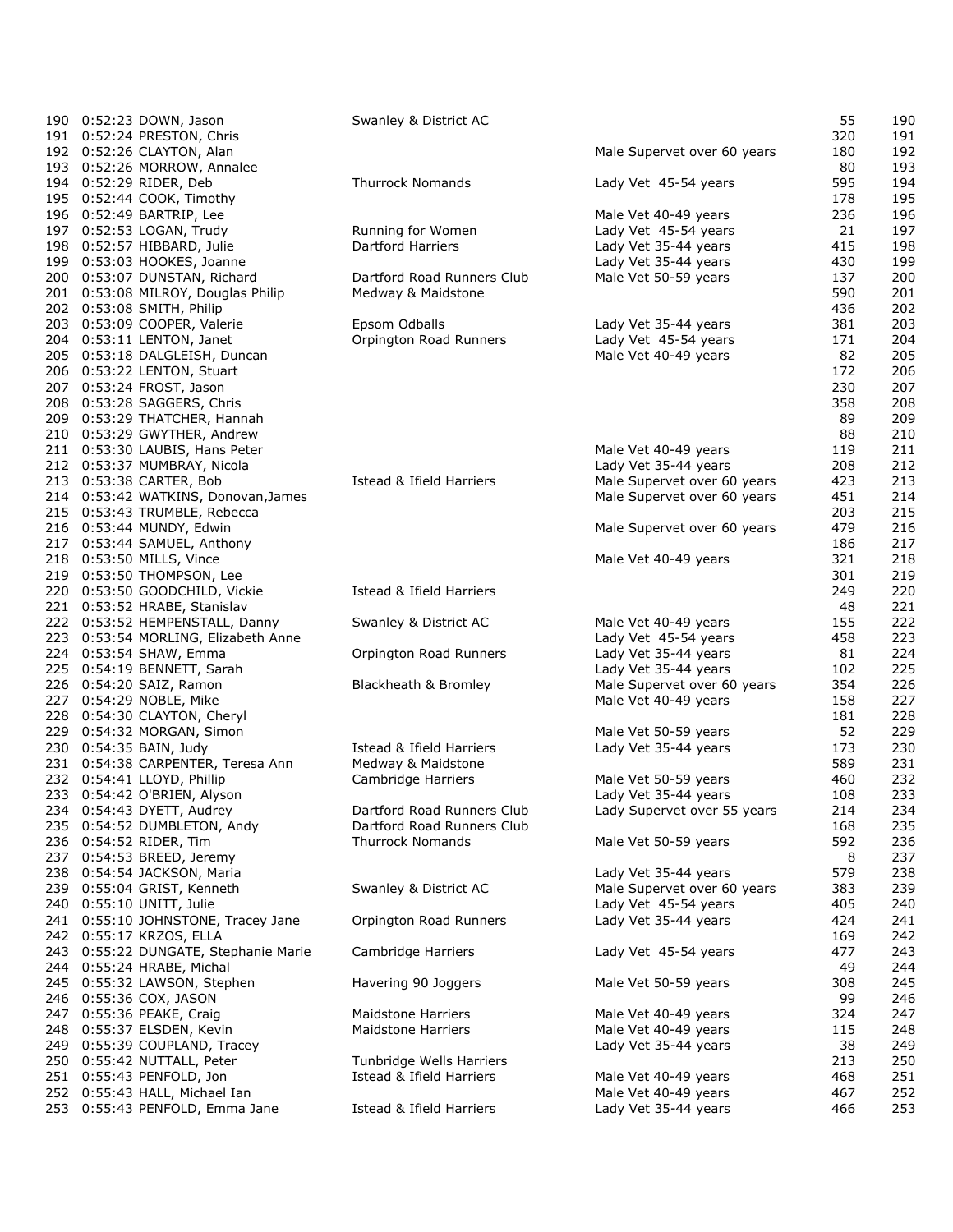| 254 0:55:48 JAHANS, Stephen Desmond                     | New Eltham Joggers                               | Male Supervet over 60 years                  | 144        | 254        |
|---------------------------------------------------------|--------------------------------------------------|----------------------------------------------|------------|------------|
| 255 0:55:49 BROOM, Neil                                 |                                                  | Male Vet 50-59 years                         | 480        | 255        |
| 256 0:55:55 LENIHAN, SARAH                              |                                                  |                                              | 93         | 256        |
| 257 0:55:55 MCDONNELL, Nicola                           |                                                  |                                              | 393        | 257        |
| 258 0:55:56 KIMBER, Ian                                 |                                                  | Male Vet 40-49 years                         | 215        | 258        |
| 259 0:55:56 DEE, Sharon                                 | Gravesend Roadrunners                            | Lady Vet 35-44 years                         | 250        | 259        |
| 260 0:55:59 PHELPS, Jane                                | Cambridge Harriers                               | Lady Vet 45-54 years                         | 153        | 260        |
| 261 0:56:10 EDWARDS, Greg                               |                                                  |                                              | 440        | 261        |
| 262 0:56:18 BOHMER-LAUBIS, Jacqueline                   |                                                  | Lady Vet 35-44 years                         | 118        | 262        |
| 263 0:56:23 CHANCE, Wayne                               |                                                  | Male Vet 40-49 years                         | 229        | 263        |
| 264 0:56:24 EDWARDS, Helen                              |                                                  | Lady Vet 35-44 years                         | 483        | 264        |
| 265 0:56:24 TRUETT, Dinah                               | Paddock Wood AC                                  | Lady Vet 35-44 years                         | 364        | 265        |
| 266 0:56:32 FRAZIER, Mel                                |                                                  |                                              | 107        | 266        |
| 267 0:56:40 DOWN, Maria<br>268 0:56:46 MACDONALD, Maria |                                                  | Lady Vet 35-44 years                         | 318<br>469 | 267<br>268 |
| 269 0:56:51 WILLIAMS, Rosie                             | Cambridge Harriers                               | Lady Vet 45-54 years<br>Lady Vet 35-44 years | 223        | 269        |
| 270 0:57:07 KEENE, Justine Ann                          | Sittingbourne Striders<br>Orpington Road Runners | Lady Vet 35-44 years                         | 385        | 270        |
| 271 0:57:17 WAIN, Darren                                |                                                  |                                              | 212        | 271        |
| 272 0:57:19 SHERMAN, Sheila                             | Orpington Road Runners                           | Lady Vet 45-54 years                         | 341        | 272        |
| 273 0:57:20 UNITT, Keith                                | New Eltham Joggers                               | Male Vet 40-49 years                         | 406        | 273        |
| 274 0:57:27 BURCHETT, Paul                              | <b>Stopsley Striders</b>                         | Male Vet 50-59 years                         | 309        | 274        |
| 275 0:57:29 POWELL, Kelly                               |                                                  |                                              | 399        | 275        |
| 276 0:57:38 WILLARD, Anna                               | Swanley & District AC                            |                                              | 349        | 276        |
| 277 0:57:45 DAVIES, Ken                                 |                                                  |                                              | 379        | 277        |
| 278 0:57:49 CORBETT, Colin                              | Bexley Athletic Club                             | Male Supervet over 60 years                  | 330        | 278        |
| 279 0:57:59 PHILPOTT, Serena                            |                                                  | Lady Vet 35-44 years                         | 582        | 279        |
| 280 0:58:02 JEFFERY, Antony                             |                                                  | Male Vet 40-49 years                         | 248        | 280        |
| 281 0:58:13 BURGESS, Howard                             | Vets AC                                          | Male Supervet over 60 years                  | 450        | 281        |
| 282 0:58:16 GALLAGHER, Les                              |                                                  | Male Vet 40-49 years                         | 391        | 282        |
| 283 0:58:22 CANE, Susan                                 | New Eltham Joggers                               | Lady Vet 45-54 years                         | 465        | 283        |
| 284 0:58:27 BOUD, Helen                                 | Orpington Road Runners                           | Lady Vet 35-44 years                         | 95         | 284        |
| 285 0:58:27 FOSTER, Simon Lyle Christie                 |                                                  | Male Vet 40-49 years                         | 59         | 285        |
| 286 0:58:53 BEALE, Nina                                 |                                                  | Lady Vet 45-54 years                         | 345        | 286        |
| 287 0:58:54 ANDERSON, Jim                               | <b>Plumstead Runners</b>                         | Male Supervet over 60 years                  | 454        | 287        |
| 288 0:59:03 BOARD, William                              |                                                  | Male Supervet over 60 years                  | 412        | 288        |
| 289 0:59:13 TIERNEY, Roy                                |                                                  | Male Vet 50-59 years                         | 11         | 289        |
| 290 0:59:13 BARTLETT, Ian James                         | New Eltham Joggers                               | Male Supervet over 60 years                  | 387        | 290        |
| 291 0:59:21 TAYLOR, David                               | Vegetarian Cycling & A.C.                        | Male Vet 50-59 years                         | 257        | 291        |
| 292 0:59:28 KITCHENER, Tracey                           | Swanscombe Strollers                             | Lady Vet 35-44 years                         | 596        | 292        |
| 293 0:59:29 PHILLIPS, Karen                             |                                                  |                                              | 254        | 293        |
| 294 0:59:33 DUCK, Lisa                                  |                                                  | Lady Vet 35-44 years                         | 176        | 294        |
| 295 0:59:43 TRUETT, Alice                               | Paddock Wood AC                                  |                                              | 365        | 295        |
| 296 0:59:49 PEACH, Alan                                 | Ashford & District                               | Male Vet 40-49 years                         | 386        | 296        |
| 297 0:59:53 MURRELLS, Nicola                            |                                                  |                                              | 166        | 297        |
| 298 0:59:56 VARLEY, Jenny                               | Swanley & District AC                            | Lady Vet 35-44 years                         | 455        | 298        |
| 299 1:00:00 MORRIS, JANE                                | Larkfield A.C.                                   | Lady Vet 45-54 years                         | 129        | 299        |
| 300 1:00:13 SHEMILT, Ted                                | Orpington Road Runners                           | Male Supervet over 60 years                  | 575        | 300        |
| 301 1:00:13 WILKINSON, Beth                             | <b>Bromley Vets</b>                              | Lady Supervet over 55 years                  | 302        | 301        |
| 302 1:00:17 JACKSON, Deborah                            | Istead & Ifield Harriers                         | Lady Vet 35-44 years                         | 148        | 302        |
| 303 1:00:19 ROBERTS, Penny                              | Paddock Wood AC<br>Istead & Ifield Harriers      | Lady Supervet over 55 years                  | 211        | 303        |
| 304 1:00:23 COWAN, Margaret Mary                        |                                                  | Lady Vet 35-44 years                         | 598        | 304<br>305 |
| 305 1:00:23 BELFIELD, Nikki<br>306 1:00:25 CHANCE, Kim  |                                                  | Lady Vet 35-44 years<br>Lady Vet 35-44 years | 407<br>231 | 306        |
| 307 1:00:28 MAY, Juliann                                |                                                  |                                              | 323        | 307        |
| 308 1:00:45 EMMETT, HAYLEY                              |                                                  |                                              | 96         | 308        |
| 309 1:01:30 KNIGHT, Kelly                               | Orpington Road Runners                           |                                              | 374        | 309        |
| 310 1:01:30 NEWMAN, Adam                                |                                                  |                                              | 570        | 310        |
| 311 1:01:32 RIAT, Prabh                                 | Orpington Road Runners                           | Lady Vet 35-44 years                         | 471        | 311        |
| 312 1:01:34 BRACKLEY, Mark                              | Thanet Road Runners AC                           | Male Vet 40-49 years                         | 569        | 312        |
| 313 1:01:35 GUARD, Maureen                              | Dartford Road Runners Club                       | Lady Supervet over 55 years                  | 476        | 313        |
| 314 1:01:35 PYNE, Katie                                 | <b>Dartford Harriers</b>                         |                                              | 305        | 314        |
| 315 1:01:40 MURDOCK, Linley                             | Greenwich Tritons Triathlon Club                 | Male Vet 50-59 years                         | 452        | 315        |
| 316 1:01:40 AMOS, Helen                                 | Orpington Road Runners                           | Lady Vet 45-54 years                         | 196        | 316        |
| 317 1:01:42 LAING, Robert                               |                                                  |                                              | 132        | 317        |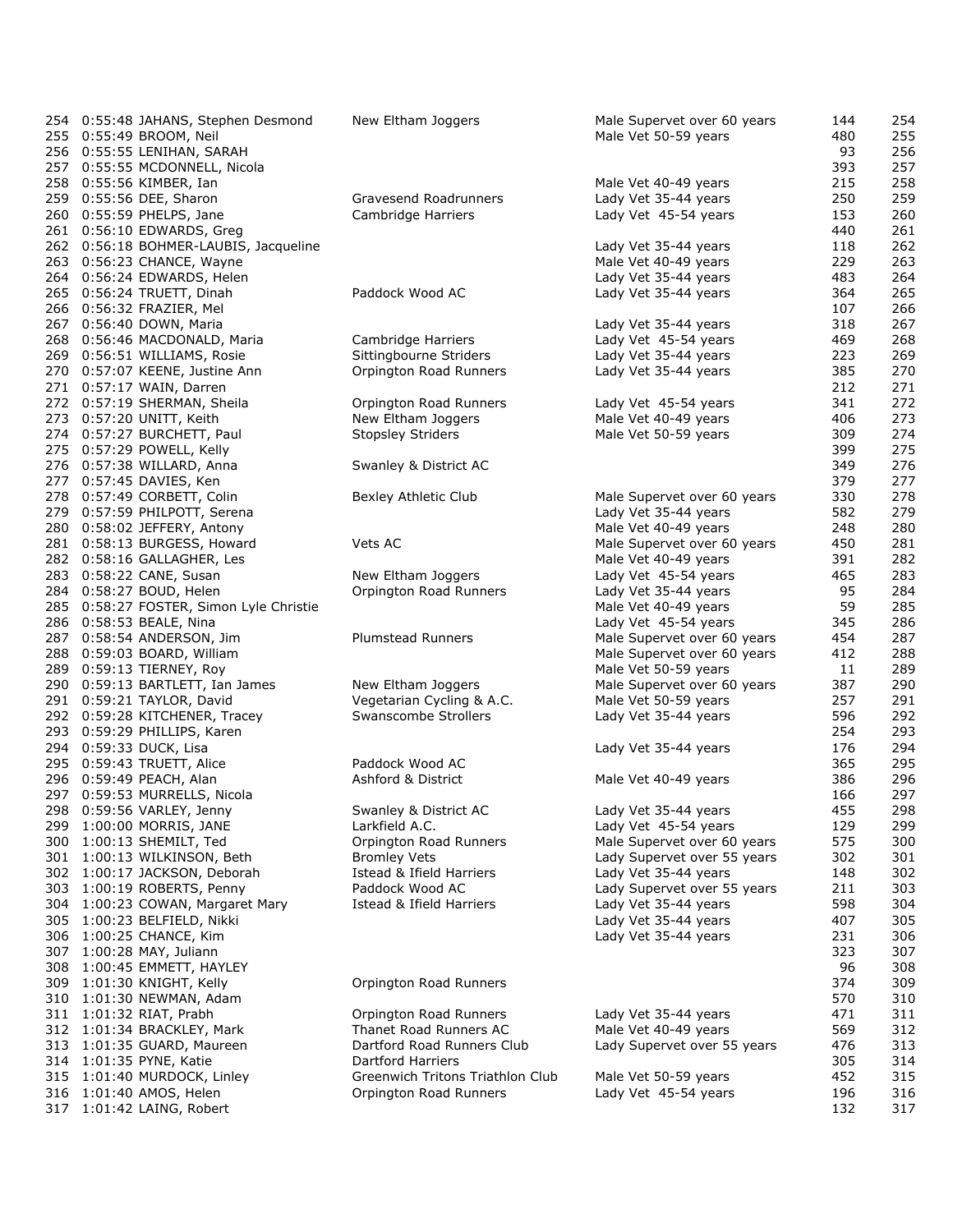| 318 1:01:57 LAING, Sonja           |                                     | Lady Vet 35-44 years        | 131 | 318 |
|------------------------------------|-------------------------------------|-----------------------------|-----|-----|
| 319 1:01:57 CHILDS, Clare          |                                     |                             | 165 | 319 |
| 320 1:02:06 KINSELLA, Sarah        |                                     | Lady Vet 35-44 years        | 162 | 320 |
| 321 1:02:06 WALSH, Danny           |                                     | Male Vet 40-49 years        | 2   | 321 |
| 322 1:02:08 HALL, Michelle         |                                     |                             | 573 | 322 |
| 323 1:02:10 HALL, Kevin            |                                     |                             | 572 | 323 |
| 324 1:02:19 GEBBERT, Colette       | Orpington Road Runners              | Lady Vet 35-44 years        | 335 | 324 |
| 325 1:02:36 GILES, Jeanette        | Istead & Ifield Harriers            | Lady Supervet over 55 years | 475 | 325 |
| 326 1:02:37 REES, Joy              |                                     | Lady Vet 35-44 years        | 26  | 326 |
| 327 1:02:38 WILKINS, Christine     |                                     | Lady Vet 45-54 years        | 443 | 327 |
| 328 1:02:52 PERVIS, Darrell        | Petts Wood Runners                  | Male Vet 40-49 years        | 146 | 328 |
| 329 1:03:01 PYNE, Janet Lynne      | <b>Dartford Harriers</b>            | Lady Supervet over 55 years | 306 | 329 |
| 330 1:03:19 ALFLATT, Melanie       | Swanley & District AC               | Lady Vet 35-44 years        | 247 | 330 |
| 331 1:03:29 HUGHES, Nichola        |                                     |                             | 35  | 331 |
| 332 1:03:42 LEBERL, Geoffrey       | Vets AC                             | Male Supervet over 60 years | 445 | 332 |
| 333 1:03:45 RILEY, Claire          | Thurrock                            |                             | 157 | 333 |
| 334 1:03:46 BAMPTON, James         |                                     |                             | 15  | 334 |
| 335 1:03:49 SHERRATT, Lisa         |                                     | Lady Vet 35-44 years        | 337 | 335 |
| 336 1:04:09 KEMP, Linda Lois       | <b>Bromley Vets</b>                 | Lady Supervet over 55 years | 368 | 336 |
| 337 1:04:12 KNIGHT, Katie          |                                     |                             | 37  | 337 |
| 338 1:04:12 WATSON, David          |                                     | Male Vet 40-49 years        | 232 | 338 |
| 339 1:04:18 EYRE, Andrea           |                                     | Lady Vet 35-44 years        | 315 | 339 |
| 340 1:04:25 WRIGHT, Zoe Anne       | Orpington Road Runners              |                             | 426 | 340 |
| 341 1:04:33 JOHNSON, Kevin         |                                     | Male Vet 40-49 years        | 344 | 341 |
| 342 1:04:36 CURTIS, Sylvia         | New Eltham Joggers                  | Lady Vet 35-44 years        | 77  | 342 |
| 343 1:04:40 FOOKS, Helen           | Istead & Ifield Harriers            | Lady Vet 35-44 years        | 580 | 343 |
| 344 1:04:53 LARK, Emma             |                                     |                             | 33  | 344 |
| 345 1:04:56 DONALD, Karen          | Swanley & District AC               | Lady Vet 35-44 years        | 420 | 345 |
| 346 1:05:07 LEE, Sara              |                                     | NDB                         | 163 | 346 |
| 347 1:05:07 HORSLEY, Elizabeth     |                                     | Lady Vet 45-54 years        | 372 | 347 |
| 348 1:05:26 LONGHURST, Nicola      |                                     | Lady Vet 35-44 years        | 312 | 348 |
| 349 1:05:30 PARKER, Jean           |                                     | Lady Supervet over 55 years | 133 | 349 |
| 350 1:05:32 COSHALL, Maureen       |                                     |                             | 45  | 350 |
| 351 1:05:33 KITCHENER, Robert      | Swanscombe Strollers                | Male Vet 50-59 years        | 597 | 351 |
| 352 1:05:43 FOX, Nikki             |                                     | Lady Vet 35-44 years        | 313 | 352 |
| 353 1:06:33 GOULTER, Samantha      | Swanley & District AC               | Lady Vet 35-44 years        | 246 | 353 |
|                                    |                                     |                             | 91  | 354 |
| 354 1:06:35 MARSHALL, ANTHONY      |                                     | Male Vet 50-59 years        | 34  | 355 |
| 355 1:06:45 FULTON, Lisa           |                                     |                             |     |     |
| 356 1:06:47 AYRE, Iain             |                                     |                             | 105 | 356 |
| 357 1:06:57 IRVINE, Lesley Ann     | <b>Istead &amp; Ifield Harriers</b> | Lady Vet 45-54 years        | 350 | 357 |
| 358 1:07:02 CROFTS, Heather        |                                     | Lady Vet 35-44 years        | 408 | 358 |
| 359 1:07:04 SWEETING, Adrian       |                                     |                             | 6   | 359 |
| 360 1:07:08 MURDOCK, Ruth          | Greenwich Tritons Triathlon Club    | Lady Vet 45-54 years        | 453 | 360 |
| 361 1:07:08 LEONARD, Sarah         |                                     |                             | 104 | 361 |
| 362 1:07:43 JENNINGS, Sylvia Mary  | Bexley Athletic Club                | Lady Supervet over 55 years | 218 | 363 |
| 363 1:08:01 BOARD, Mary            |                                     | Lady Supervet over 55 years | 410 | 364 |
| 364 1:08:11 DOWNIE, Lauren         | Orpington Road Runners              | Lady Vet 45-54 years        | 226 | 365 |
| 365 1:08:16 VICKERS, Ann           |                                     | Lady Vet 35-44 years        | 136 | 366 |
| 366 1:08:19 ALLEN, Joanna          |                                     |                             | 141 | 367 |
| 367 1:08:29 BARNETT, Amy           |                                     |                             | 151 | 368 |
| 368 1:08:59 MORGAN, Barbara        |                                     | Lady Vet 45-54 years        | 53  | 369 |
| 369 1:09:06 COX, Donna             |                                     | Lady Vet 35-44 years        | 206 | 370 |
| 370 1:09:40 WATSON, Ruth           |                                     | Lady Vet 35-44 years        | 5   | 371 |
| 371 1:10:17 HOWELL, Sarah          |                                     |                             | 39  | 372 |
| 372 1:10:27 MARTIN, Michael        |                                     |                             | 299 | 373 |
| 373 1:11:43 NEWING-MORROW, Gary    |                                     | Male Vet 40-49 years        | 19  | 374 |
| 374 1:13:27 EDWARDS, Lynn          |                                     | Lady Vet 35-44 years        | 64  | 375 |
| 375 1:13:42 MCMILLAN, Pat          |                                     | Lady Vet 45-54 years        | 175 | 376 |
| 376 1:14:06 POKE, Celia            |                                     | Lady Vet 45-54 years        | 224 | 377 |
| 377 1:14:41 FERGUSON, Paula        | Orpington Road Runners              | Lady Vet 35-44 years        | 94  | 378 |
| 378 1:16:05 COMPANY, Daphne        |                                     | Lady Supervet over 55 years | 189 | 379 |
| 379 1:18:16 MARSHALL, GLENN        |                                     |                             | 92  | 380 |
| 380 1:19:05 CARPENTER, Elizabeth   | Medway & Maidstone                  | Lady Vet 45-54 years        | 587 | 381 |
| 381 1:19:06 CARPENTER, Colin Brian | Medway & Maidstone                  | Male Vet 50-59 years        | 588 | 382 |
|                                    |                                     |                             |     |     |